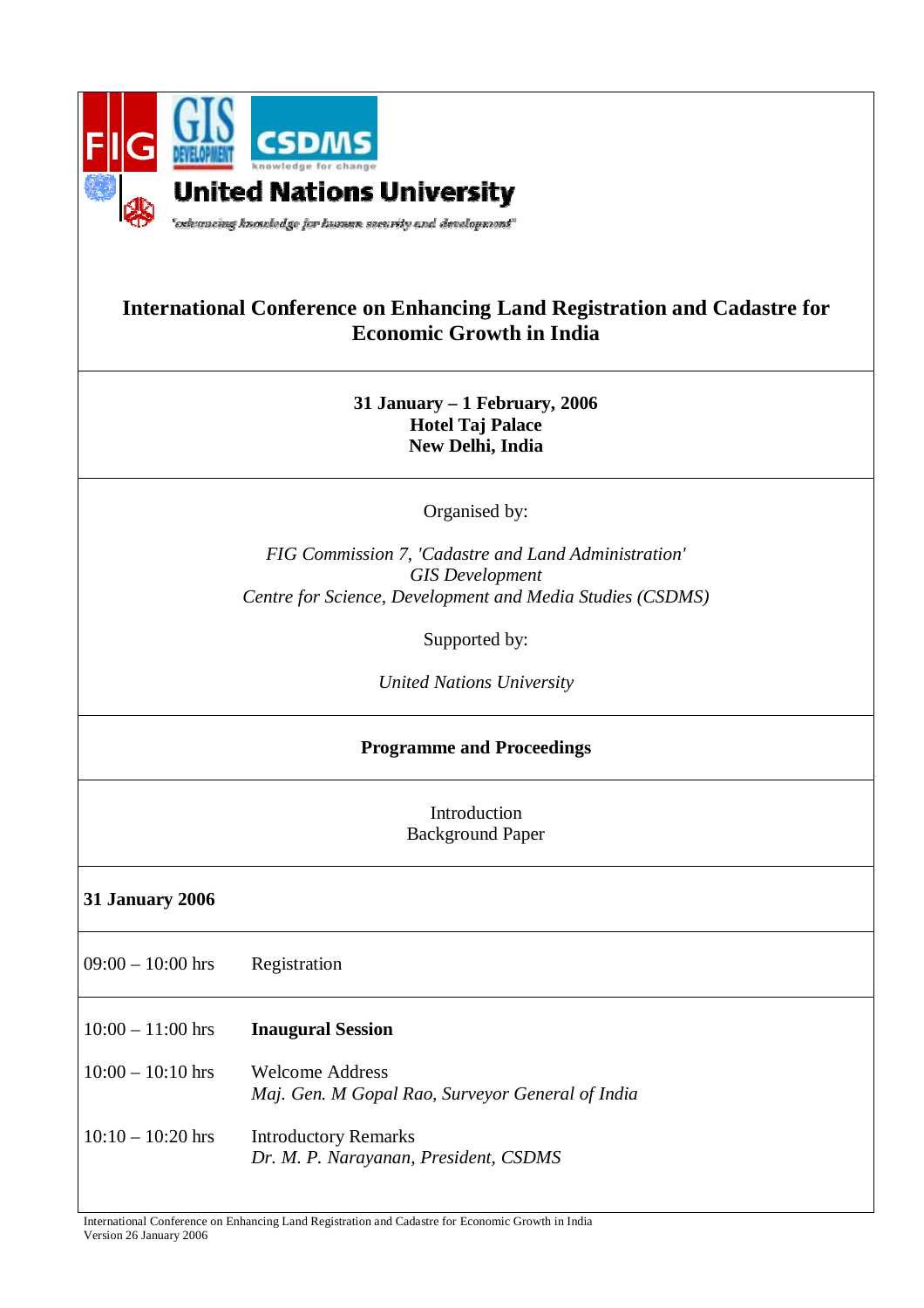| $10:20 - 10:30$ hrs | <b>Guest Address</b><br>Dr András Osskó, Vice Chair – FIG Commission 7                                                                                                           |
|---------------------|----------------------------------------------------------------------------------------------------------------------------------------------------------------------------------|
| $10:30 - 10:45$ hrs | Cadastral Mapping: Government of India initiatives<br>Dr. V. Sampath, DG, National Institute for Rural Development                                                               |
| $10:45 - 11:30$ hrs | FIG Commission 7<br>Christiaan Lemmen, Vice Chair Administration – FIG Commission 7                                                                                              |
| $11:00 - 11:30$ hrs | Tea Break                                                                                                                                                                        |
| $11:30 - 13:00$ hrs | <b>Session 1, Land Registration and Cadastre: Economic Importance</b><br>Chair: András Osskó, Budapest Land Office, Hungary                                                      |
| $11:30 - 12:00$ hrs | High Level Commission on Legal Empowerment of the Poor<br>Kjell Einar Aadnevik, Norwegian Survey and Cadastre Authority                                                          |
| $12:00 - 12:30$ hrs | Enhancing Cadastre and Land Registration for economic growth in Nepal<br>P. P. Oli, Principal, Himalayan College of Geomatic Engineering and Land<br>Resources Management, Nepal |
| $12:30 - 13:00$ hrs | Cooperative development of a Cadastral Basemap for British Columbia<br>Dilsher S. Virk, UniTech, Canada                                                                          |
| $13:00 - 14:00$ hrs | Lunch Break                                                                                                                                                                      |
| $14:30 - 16:00$ hrs | <b>Session 2, Land Registration and Cadastre: International Experiences in</b><br><b>Institutional Change</b><br>Chair: Christiaan Lemmen, Kadaster/ITC, The Netherlands         |
| $14:30 - 15:00$ hrs | Land Registration in Scotland – Changing from Deeds to a Title Registration<br>System<br>Dave Sharp, Director of International Consultancy, Registers of Scotland                |
| $15:00 - 15:30$ hrs | Advantages of the Unified Multipurpose Land Registry System<br>András Osskó, Vice Chair, FIG Commission 7 and Dep Head Budapest Land<br>Office, Hungary                          |
| $15:30 - 16:00$ hrs | The swedish land Information System and its Importance for Economic<br>Development<br>Tommy Österberg, technical director Swedesurvey Sweden                                     |
| $16:00 - 16:30$ hrs | Tea Break                                                                                                                                                                        |
| $16:30 - 18:30$ hrs | Session 3, Land Registration and Cadastre Systems – e-Land Administration<br>Chair: Dr. Arbind Tuladhar, ITC, The Netherlands                                                    |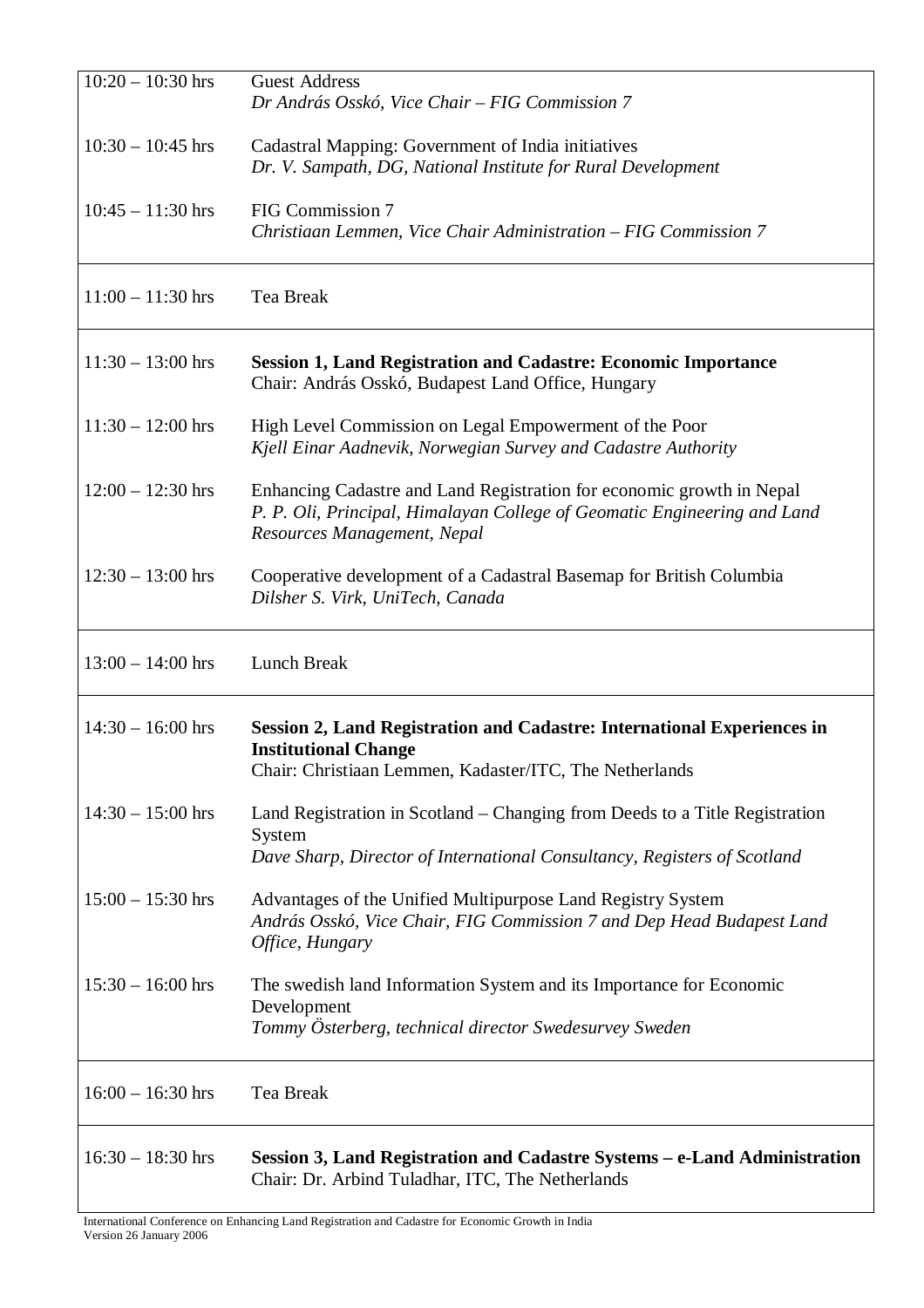| $16:30 - 17:00$ hrs | Keynote address<br>Dr P.L. Sanjeeva Reddy, director Indian Institute of Public Administration                                                                                                                                                                                                                                          |
|---------------------|----------------------------------------------------------------------------------------------------------------------------------------------------------------------------------------------------------------------------------------------------------------------------------------------------------------------------------------|
| $17:00 - 17:30$ hrs | e-Conveyancing, Challenges and Ambitions<br>Mr Puthiyavalappil Rajakeshar, Survey of India, Karnataka, India                                                                                                                                                                                                                           |
| $17:30 - 18:00$ hrs | Removing Barriers to Cross Border Lending in Europe<br>Mr. Jonathan Atkey, Head Strategy and Finance HMLR London UK                                                                                                                                                                                                                    |
| $18:00 - 18:30$ hrs | Case Study Department of Land Information - Landgate<br>Guy Perkins, DLI, WA and ER Mapper                                                                                                                                                                                                                                             |
| $18:30 - 19:30$ hrs | Revenue Secretaries Conclave - Panel Discussion on Land Ragistration and<br><b>Taxation in India</b>                                                                                                                                                                                                                                   |
|                     | Introductory presentation on 'Indian Land Markets - Challenges and Opportunities'<br>Ravi Gupta, Director, CSDMS, India                                                                                                                                                                                                                |
|                     | <b>Panelists</b>                                                                                                                                                                                                                                                                                                                       |
|                     | P. Sarangi, Director, Land Records, MORD, India<br>Vinod Agrawal, Commissioner Survey and Settlements, AP, India<br>Ravi Gupta, Director, CSDMS, India<br>Christiaan Lemmen, Kadaster/ITC, FIG Commission 7, The Netherlands<br>Andrass Ossko, Budapest Land Office, FIG Commision 7, Hungary<br>Arbind Tuladhar, ITC, The Netherlands |
| $20:00 - 22:00$ hrs | <b>Dinner Reception</b>                                                                                                                                                                                                                                                                                                                |
| 1 February 2006     |                                                                                                                                                                                                                                                                                                                                        |
| $09:30 - 11:00$ hrs | <b>Session 4, Streamlining Land Registration Process</b><br>Chair: Mr Vinod Agrawal, Commissioner Survey and Settlements, AP, India                                                                                                                                                                                                    |
| $09:30 - 10:00$ hrs | Developments in the Core Cadastral Domain Model<br>Christaan Lemmen (ITC) the Netherlands                                                                                                                                                                                                                                              |
| $10:00 - 10:30$ hrs | GIS-GPS Integrity. A case study on Land Records Kerala<br>Girish Jain and amit Bansal, Elcome Technologies Pvt Ltd                                                                                                                                                                                                                     |
| $10:30 - 11:00$ hrs | Computerisation of the Land Records in India<br>Dr D R Shukla, HOD (NIC)                                                                                                                                                                                                                                                               |
| $11:00 - 11:30$ hrs | Tea Break                                                                                                                                                                                                                                                                                                                              |
| $11:30 - 13:00$ hrs | Session 5, Land Registration and Cadastre Systems - New technologies<br>Chair: Dr. D R Shukla, HOD (NIC), India                                                                                                                                                                                                                        |